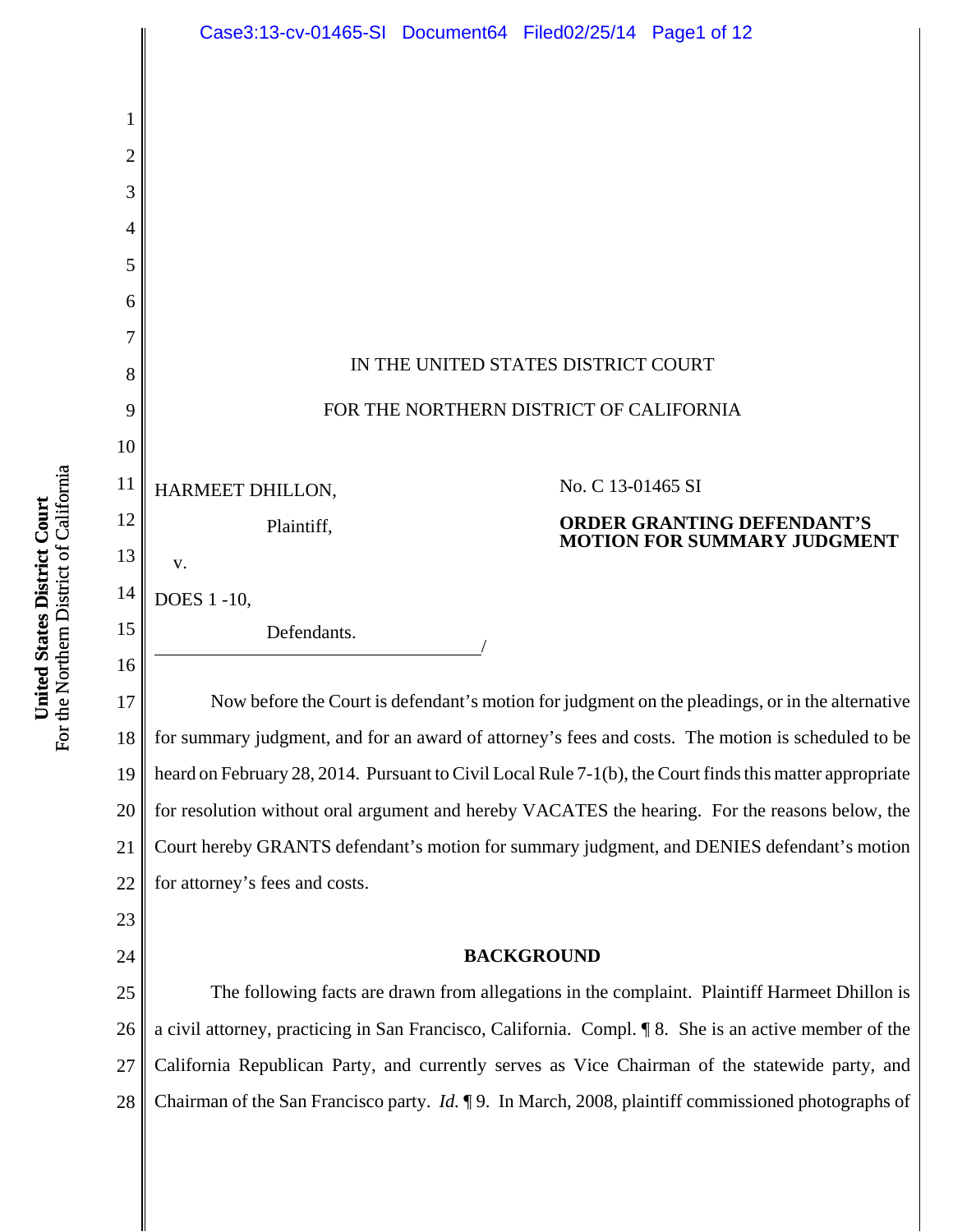#### Case3:13-cv-01465-SI Document64 Filed02/25/14 Page2 of 12

2 3 4 5 6 herself in connection with her candidacy for Member of the State Assembly. *Id.* ¶ 11. Among these photos was a headshot of the plaintiff, set against a gray background ("the headshot photo"). *Id.* ¶ 12. The plaintiff used the headshot photo in connection with her campaign for State Assembly. *Id.* ¶ 14. She subsequently used the headshot photo in connection with other political campaigns, political activities, and professional marketing efforts. *Id.* The plaintiff owns the intellectual property rights in the headshot photo. *Id.* ¶ 13.

7 8 9 On February 12, 2013, the website MungerGames.net published an article about the plaintiff entitled "Meet Harmeet." *Id.* ¶ 15. At the top of the article, the website published the headshot photo. *Id.* The website did not obtain authorization from the plaintiff before using the headshot photo. *Id.*

10 11 12 13 14 15 16 On February 21, 2013, the plaintiff registered the headshot photo with the U.S. Copyright Office. *Id.*  $\blacksquare$  17. On April 1, 2013, the plaintiff filed this suit, alleging copyright infringement. Because MungerGames.net is run, and contributed to, by anonymous bloggers, the plaintiff sued only Doe defendants. *See id.* ¶¶ 2-3. The plaintiff alleges that the Doe defendants infringed her copyright in the headshot photo by publishing the photo on MungerGames.net, in connection with the anonymous article "Meet Harmeet." *Id.* ¶¶ 19-21. She seeks \$250 in damages, as well as injunctive relief and attorney's fees and costs. *Id.* ¶¶ 22-24.

On December 2, 2013, defendant Doe 1 filed an answer to the complaint. On January 14, 2014, defendant Doe 1 moved for judgment on the pleadings, or in the alternative, for summary judgment.

19 20

28

17

18

1

#### **LEGAL STANDARD**

21 22 23 24 25 26 27 "After the pleadings are closed but within such time as not to delay the trial, any party may move for judgment on the pleadings." Fed. R. Civ. P. 12(c). "Judgment on the pleadings is proper when the moving party clearly establishes on the face of the pleadings that no material issue of fact remains to be resolved and that it is entitled to judgment as a matter of law." *Hal Roach Studios, Inc. v. Richard Feiner & Co., Inc.*, 896 F.2d 1542, 1550 (9th Cir. 1989). "For purposes of the motion, the allegations of the non-moving party must be accepted as true, while the allegations of the moving party which have been denied are assumed to be false." *Id.*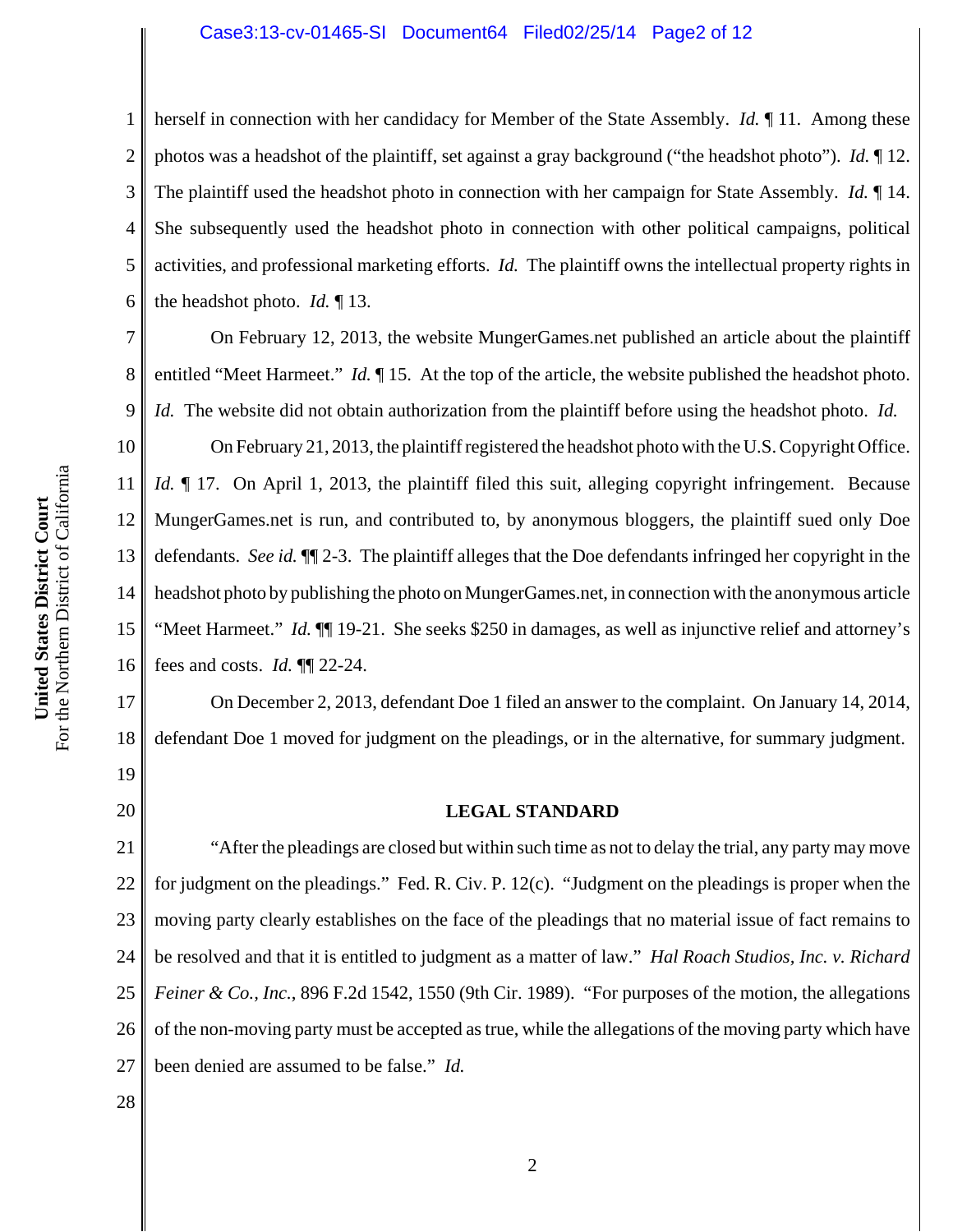#### Case3:13-cv-01465-SI Document64 Filed02/25/14 Page3 of 12

1 2 3 4 5 6 7 When considering a motion on the pleadings, the Court may consider exhibits submitted or referenced in the complaint and matters subject to judicial notice pursuant to Federal Rule of Evidence 201. *See, e.g.*, *Burnett v. Twentieth Century Fox Film Corp.*, 491 F. Supp. 2d 962, 966 (C.D. Cal. 2007). Indeed, "documents specifically referred to in a complaint, though not physically attached to the pleading, may be considered where authenticity is unquestioned." *Id.* (citing *Daly v. Viacom, Inc.*, 238 F. Supp. 2d 1118, 1121-22 (N.D. Cal. 2002) (considering television program referenced in, but not attached to, complaint)).

8 9 10 11 12 13 14 By contrast, summary judgment is proper "if the movant shows that there is no genuine dispute as to any material fact and the movant is entitled to judgment as a matter of law." Fed. R. Civ. P. 56(a). The moving party bears the initial burden of demonstrating the absence of a genuine issue of material fact. *Celotex Corp. v. Catrett*, 477 U.S. 317, 323 (1986). The moving party, however, has no burden to disprove matters on which the non-moving party will have the burden of proof at trial. The moving party need only demonstrate to the Court that there is an absence of evidence to support the non-moving party's case. *Id.* at 325.

15 16 17 18 19 20 21 22 Once the moving party has met its burden, the burden shifts to the nonmoving party to "set forth, by affidavit or as otherwise provided in Rule 56, 'specific facts showing that there is a genuine issue for trial.'" *T.W. Elec. Serv., Inc. v. Pac. Elec. Contractors Ass'n*, 809 F.2d 626, 630 (9th Cir. 1987) (citing *Celotex*, 477 U.S. at 324). To carry this burden, the non-moving party must "do more than simply show that there is some metaphysical doubt as to the material facts." *Matsushita Elec. Indus. Co., Ltd. v. Zenith Radio Corp.*, 475 U.S. 574, 586 (1986). "The mere existence of a scintilla of evidence . . . will be insufficient; there must be evidence on which the jury could reasonably find for the [non-moving party]." *Anderson v. Liberty Lobby, Inc.*, 477 U.S. 242, 252 (1986).

23 24 25 26 27 In deciding a summary judgment motion, the Court must view the evidence in the light most favorable to the non-moving party and draw all justifiable inferences in its favor. *Id.* at 255. "Credibility determinations, the weighing of the evidence, and the drawing of legitimate inferences from the facts are jury functions, not those of a judge . . . ruling on a motion for summary judgment." *Id.* However, conclusory, speculative testimony in affidavits and moving papers is insufficient to raise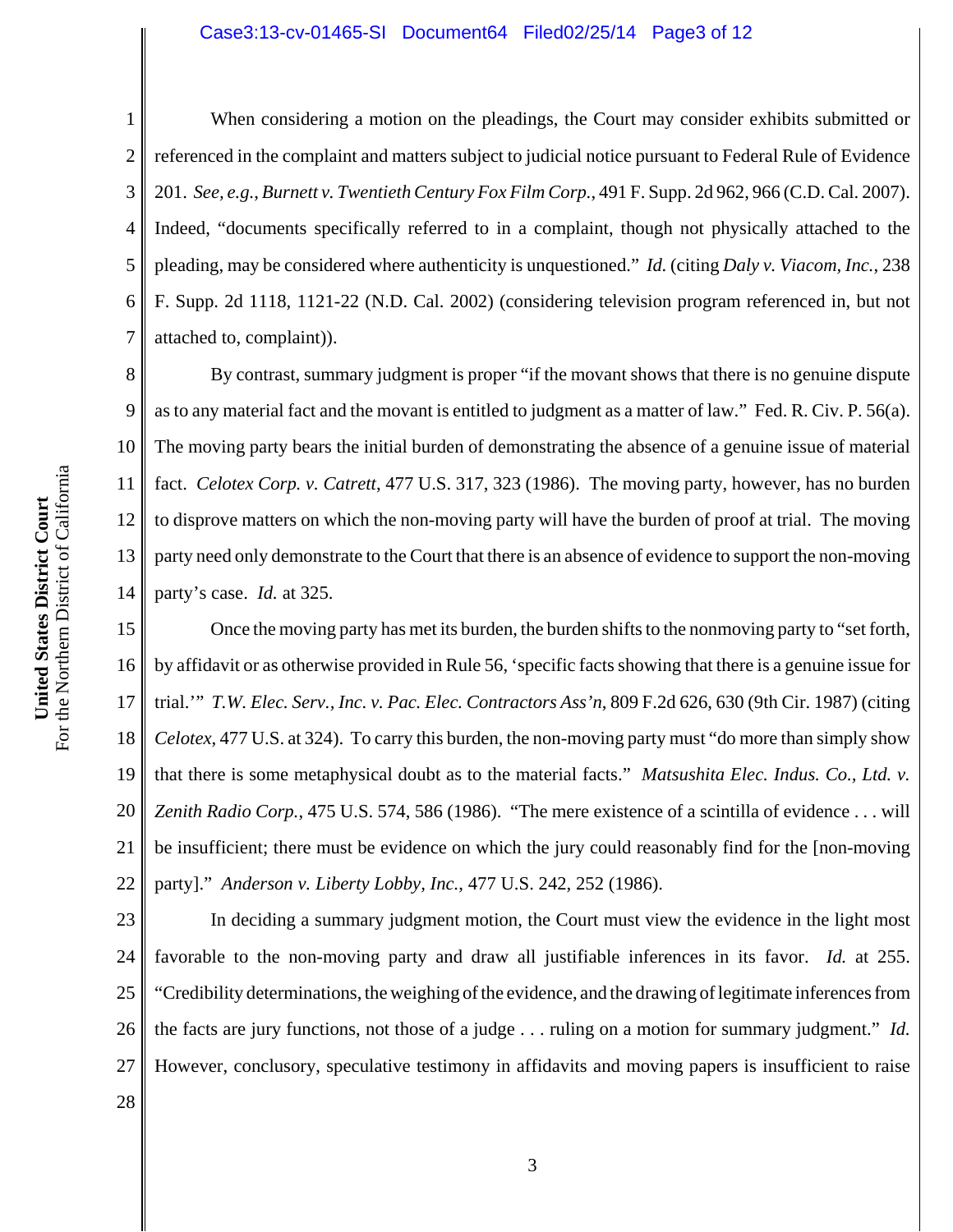genuine issues of fact and defeat summary judgment. *Thornhill Publ'g Co., Inc. v. GTE Corp.*, 594 F.2d 730, 738 (9th Cir. 1979). The evidence the parties present must be admissible. Fed. R. Civ. P. 56(c)(2).

#### **DISCUSSION**

6 9 10 12 The defendant now moves for judgment on the pleadings under Rule 12(c), or in the alternative, for summary judgment under Rule 56. The defendant argues that its unlicensed use of the headshot photo was not infringing because it constituted fair use. As a preliminary matter, the Court must determine whether this motion is more properly decided as a motion for judgment on the pleadings or as a motion for summary judgment. Judgment on the pleadings is only appropriate if it is clear from the face of the pleadings themselves that there remains no material issue of fact to be decided. *See Hal Roach Studios*, 896 F.2d at 1550. Looking at the face of the pleadings alone, the Court cannot determine whether the defendant's use of the headshot photo constituted fair use. Therefore, judgment on the pleadings is not appropriate here and the Court will instead apply the summary judgment standard.

# 14 15

13

11

1

2

3

4

5

7

8

### **1. Objections.**

16 17 18 19 Each party makes numerous objections to the evidence proffered in support of the other side's position. The Court will rule on these objections as it relies on the challenged evidence throughout its analysis. To the extent the Court does not rely on the challenged evidence, the objections are OVERRULED AS MOOT.

20

#### 21 **2. Copyright Infringement.**

22 23 24 25 26 The plaintiff alleges that the defendant infringed her copyright because it<sup>1</sup> copied and distributed the headshot photo through MungerGames.net, without a valid license. Compl. ¶ 20. The plaintiff has successfully established a prima facie case of copyright infringement because the parties do not dispute that the plaintiff owned the intellectual property rights in the photo, and that the defendant used the photo without the plaintiff's permission. *See Hustler Magazine, Inc. v. Moral Majority Inc.*, 796 F.2d

27

<sup>&</sup>lt;sup>1</sup>Defendant Doe 1 is currently anonymous, with no indication whether the defendant is an individual or an entity. Therefore, the Court will refer to the defendant as "it."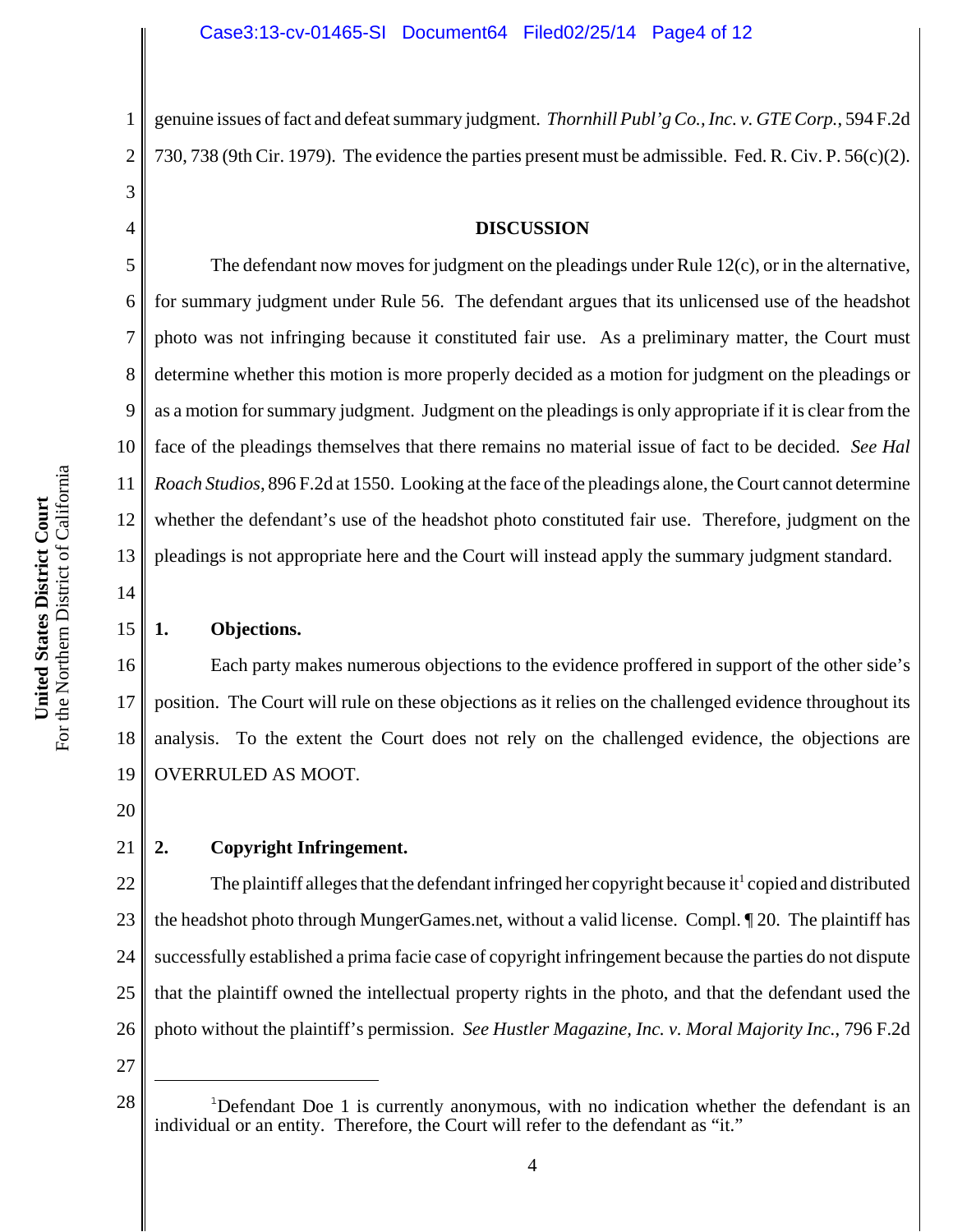8

9

10

11

12

13

14

1 2 3 4 5 6 7 1148, 1151 (9th Cir. 1986).However, the defendant argues that the plaintiff's claim is barred as a matter of law by the doctrine of fair use, which "permits [and requires] courts to avoid rigid application of the copyright statute when, on occasion, it would stifle the very creativity which that law is designed to foster." *Campbell v. Acuff-Rose Music, Inc.*, 510 U.S. 569, 577 (1994) (internal quotation marks omitted) (alteration in original).The fair use doctrine is codified at section 107 of the Copyright Act, which provides: [T]he fair use of a copyrighted work . . . for purposes such as criticism

[and] comment . . . is not an infringement of copyright. In determining whether the use made of a work in any particular case is a fair use the factors to be considered shall include -

(1) the purpose and character of the use, including whether such use is of a commercial nature or is for nonprofit educational purposes;

(2) the nature of the copyrighted work;

(3) the amount and substantiality of the portion used in relation to the copyrighted work as a whole; and

(4) the effect of the use upon the potential market for or value of the copyrighted work.

15 17 U.S.C. § 107.

16 17 18 19 20 21 22 23 24 Whether use of copyrighted material is permissible under the fair use doctrine presents a mixed question of law and fact. *Harper & Row Publishers, Inc. v. Nation Enters.*, 471 U.S. 539, 560 (1985). However, "[i]f there are no genuine issues of material fact, or if, even after resolving all issues in favor of the opposing party, a reasonable trier of fact can reach only one conclusion, a court may conclude as a matter of law whether the challenged use qualifies as fair use of the copyrighted work." *Hustler Magazine*, 796 F.2d at 1151; *see also Leadsinger, Inc. v. BMG Music Publ'g*, 512 F.3d 522, 530 (9th Cir. 2008) ("[I]t is well established that a court can resolve the issue of fair use on a motion for summary judgment when no material facts are in dispute."). The Court must weigh the four fair use factors together, and consider the results in light of the

25 26 purposes of the Copyright Act. *Campbell*, 510 U.S. at 578. For the following reasons, the Court finds that the defendant's use of the headshot photo satisfies the fair use standard.

- 27
- 28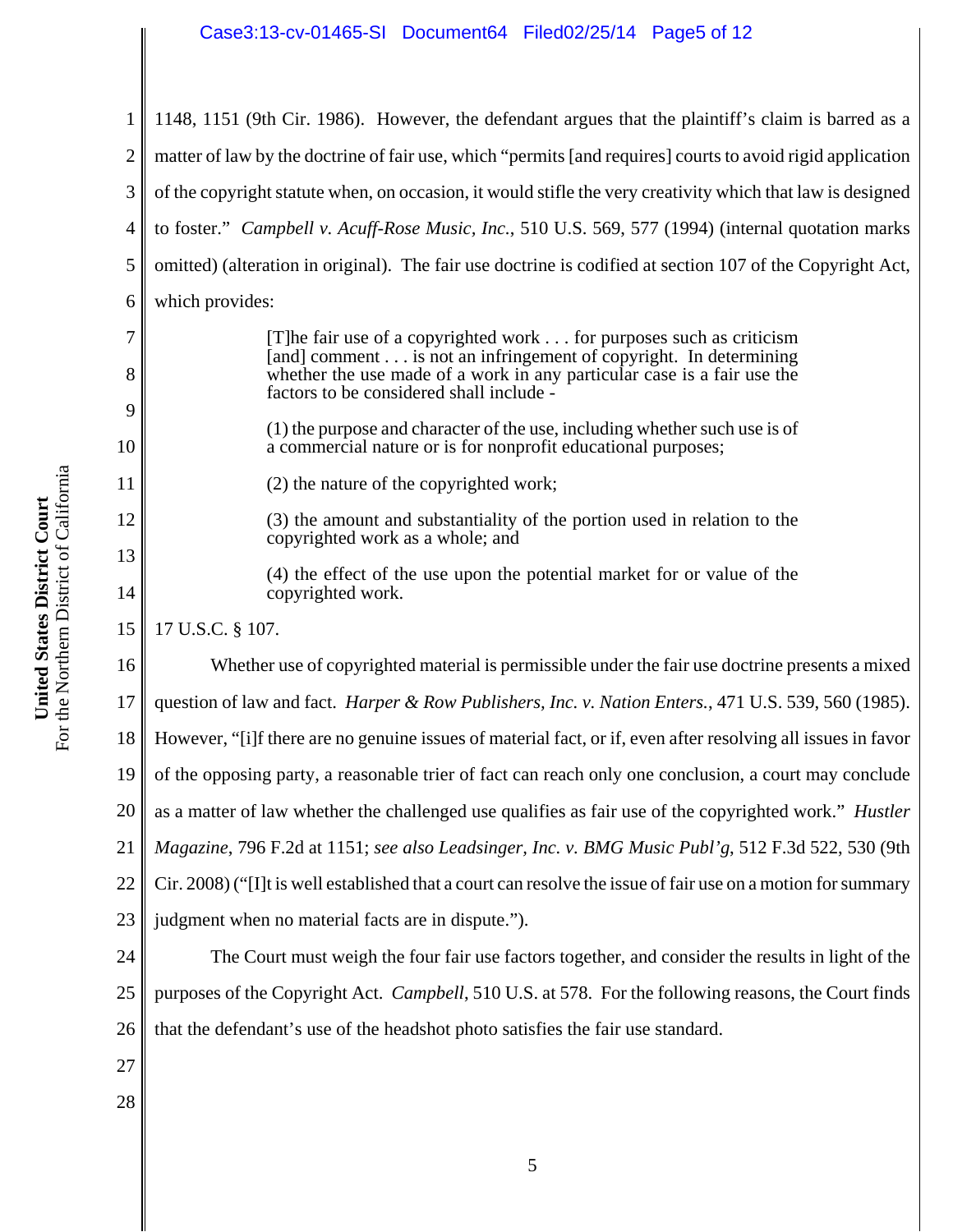#### Case3:13-cv-01465-SI Document64 Filed02/25/14 Page6 of 12

1

2

3

4

5

6

7

8

9

10

11

12

#### **A. The Purpose and Character of the Use.**

The first fair use factor examines "the purpose and character of the use," and weighs the "commercial or nonprofit purpose of the use." *See* 17 U.S.C. § 107(1). While the commercial use of copyrighted work is presumptively unfair, the Copyright Act "expressly permits fair use for the purposes of criticism and commentary." *Hustler Magazine*, 796 F.2d at 1152-53. Thus, even if a particular use is solely commercial in nature, "the presumption of unfairness can be rebutted by the characteristics of the use."*Id.* The central purpose of the inquiry under this factor is to determine "whether the new work merely supersede[s] the objects of the original creation, or instead adds something new, with a further purpose or different character, altering the first with new expression, meaning, or message; it asks, in other words, whether and to what extent the new work is 'transformative.'" *Campbell*, 510 U.S. at 579 (citations and internal quotation marks omitted) (alteration in original). The more transformative the allegedly infringing work is, the less important other concerns, including commercialism, become. *Id.*

13 14 15 The plaintiff argues that the first factor weighs against a finding of fair use for two reasons: (1) the defendant has not proven that MungerGames.net is noncommercial; and (2) the defendant's use of the headshot photo was not transformative. The Court will address each argument in turn.

16 17 18 19 20 21 22 23 24 25 26 27 28 There is no evidence that the defendant's use of the headshot photo was commercial in nature. Indeed, defense counsel submitted a declaration under penalty of perjury stating that the website "is a wholly noncommercial blog," featuring "absolutely no commercial elements." Declaration of Rick A. Cigel in Support of Defendant Doe 1's Motion for Judgment on the Pleadings Pursuant to FRCP 12(c) or for Summary Judgment ("Cigel Decl.") ¶¶ 3, 4. He further states that the website "does not sell anything. It does not charge anything to view any part of the site. The website does not request payment or contributions for anything, and has no functionality that permits payment of money." *Id.* ¶ 4. The plaintiff objects to defense counsel's statements, arguing lack of personal knowledge and lack of foundation. At the summary judgment stage, "a party does not necessarily have to produce evidence in a form that would be admissible at trial." *Block v. City of L.A.*, 253 F.3d 410, 418-19 (9th Cir. 2001). Defense counsel's sworn statement avers that he has personal knowledge of the matters set forth in his declaration and that, if called upon to testify to these matters, he could and would do so. Cigel Decl. ¶ 1. "Unfounded speculation as to an affiant's alleged lack of personal knowledge of the events in his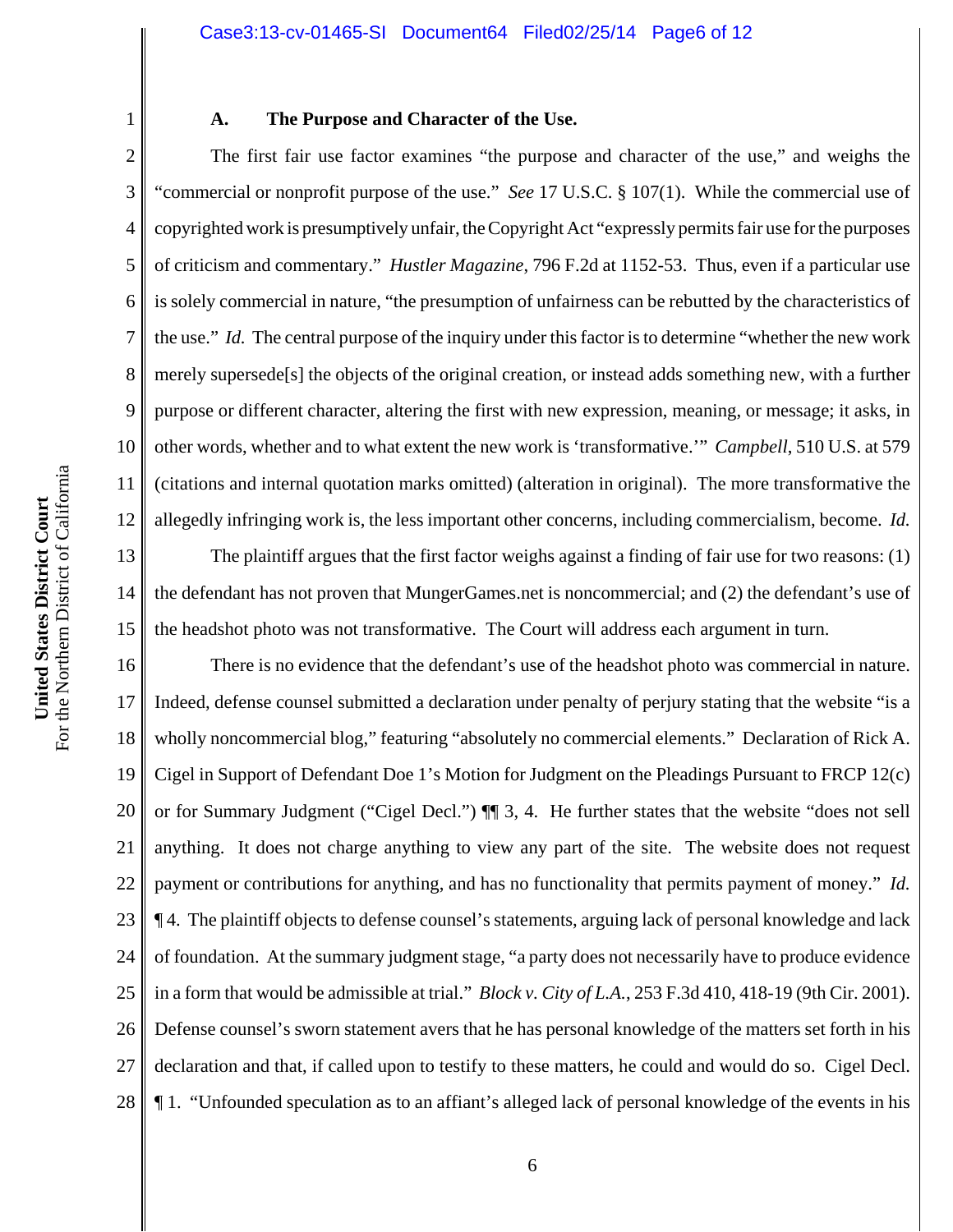1 2 3 affidavit does not render it inadmissible." *Nev. Dep't of Corr. v. Greene*, 648 F.3d 1014, 1019 (9th Cir. 2011). The Court therefore OVERRULES the plaintiff's objections to defense counsel's declaration in support of the defendant's motion.

The plaintiff argues that it is possible, notwithstanding defense counsel's sworn statement, that MungerGames.net or individuals otherwise involved with the authoring or publication of the "Meet Harmeet" article realized some financial gain through the use of the headshot photo. These conclusory, speculative assertions are insufficient to raise a genuine issue of material fact to defeat summary judgment. *See Thornhill Publ'g Co.*, 594 F.2d at 738. The Court finds that the plaintiff has not raised a triable issue of fact regarding the commercial nature of MungerGames.net.

10 11 12 13 However, even if the use of the headshot photo was commercial, the inquiry under this factor does not end there. Instead, the Court must examine to what extent the allegedly infringing use was transformative; that is, whether the use added some new purpose or meaning to the original. *See Campbell*, 510 U.S. at 579*.* 

14 15 16 17 18 19 20 Whether a use is transformative depends upon whether the new use "supersede<sup>[s]</sup> the objects of the original creation," or instead, serves a new purpose. *See id.* Even making an exact copy of a protected work may be transformative, provided "the copy serves a different function than the original work." *Perfect 10, Inc. v. Amazon.com, Inc.*, 508 F.3d 1146, 1165 (9th Cir. 2007); *see also Kelly v. Arriba Soft Corp.*, 336 F.3d 811, 818-19 (9th Cir. 2002) (finding transformative use where the original purpose of the copied images was aesthetic, while the new purpose was to improve access to information).

21 22 23 24 25 26 The Court finds that the defendant's use of the headshot photo was transformative. The plaintiff initially commissioned the headshot photo in connection with her candidacy for the State Assembly. Compl. ¶ 11. She then used the headshot photo in connection with that campaign, as well as in connection with other political activities and professional marketing efforts. Compl. ¶ 14; Declaration of Harmeet K. Dhillon in Support of Opposition to Defendant Doe 1's Motion for Judgment on the Pleadings Pursuant to FRCP 12(c) or for Summary Judgment ("Dhillon Decl.")  $\P$  4. In short, the

4

5

6

7

8

9

27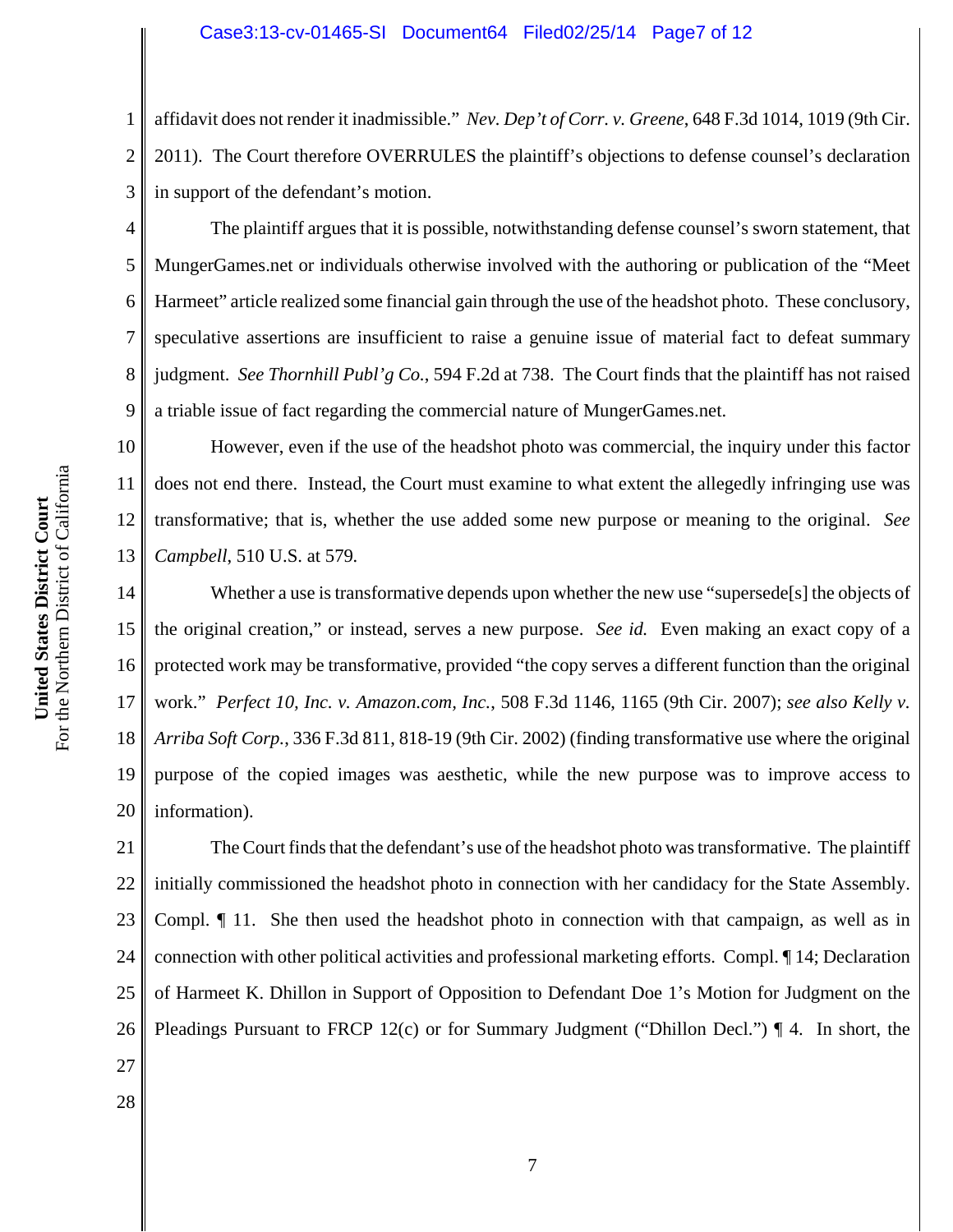#### Case3:13-cv-01465-SI Document64 Filed02/25/14 Page8 of 12

2 3 4 plaintiff used the headshot photo as a tool to positively market herself. *Cf*. Dhillon Decl.  $\P$ <sup>72</sup> (stating that, since the headshot photo was posted on MungerGames.net, the plaintiff has not used it as a marketing tool "out of concern that use of a photograph of [herself] that has been tainted with a prior negative association will harm [her] public image").

By contrast, the defendant used the headshot photo in connection with an article criticizing the plaintiff's political views. *See* Cigel Decl. Ex. D. Rather than using the headshot photo as a positive marketing tool, as the plaintiff did, the defendant used the headshot photo as part of its criticism of, and commentary on, the plaintiff's politics. *Id.* Such a use is precisely what the Copyright Act envisions as a paradigmatic fair use. *See Hustler Magazine*, 796 F.2d at 1152-53.The Court finds that the defendant's use of the headshot photo was transformative because it served the purpose of criticism, rather than identification.

Accordingly, the Court concludes that the first factor, the purpose and character of the use, weighs heavily in favor of the defendant.

14

15

1

5

6

7

8

9

10

11

12

13

## **B. The Nature of the Copyrighted Work.**

16 17 18 19 20 21 22 23 The second fair use factor considers whether the copyrighted work "is imaginative and original . . . ." *See Hustler Magazine*, 796 F.2d at 1154. Creative works are considered "closer to the core of intended copyright protection" than works that are merely "informational." *Campbell*, 510 U.S. at 586. By plaintiff's own admission, the headshot photo was used for the purpose of identifying herself to the public. Dhillon Decl. ¶ 4. Thus, it seems that the headshot photo was intended to be more informational than creative. However, the photographer submitted a declaration setting forth the precise creative choices he made in shooting and developing the headshot photo. Declaration of Colin Hussey in Support of Plaintiff's Opposition ¶¶ 5-11.

- 24
- 25

<sup>27</sup> 28 <sup>2</sup>The defendant objects to this portion of the plaintiff's declaration on the grounds that the plaintiff lacks personal knowledge, and the testimony is speculative and improper argument. The plaintiff has personal knowledge that the headshot photo was used by the defendant, and she personally considers that use to be negative. The Court finds that the plaintiff has personal knowledge and her testimony is not speculative or improper, and therefore OVERRULES the objection.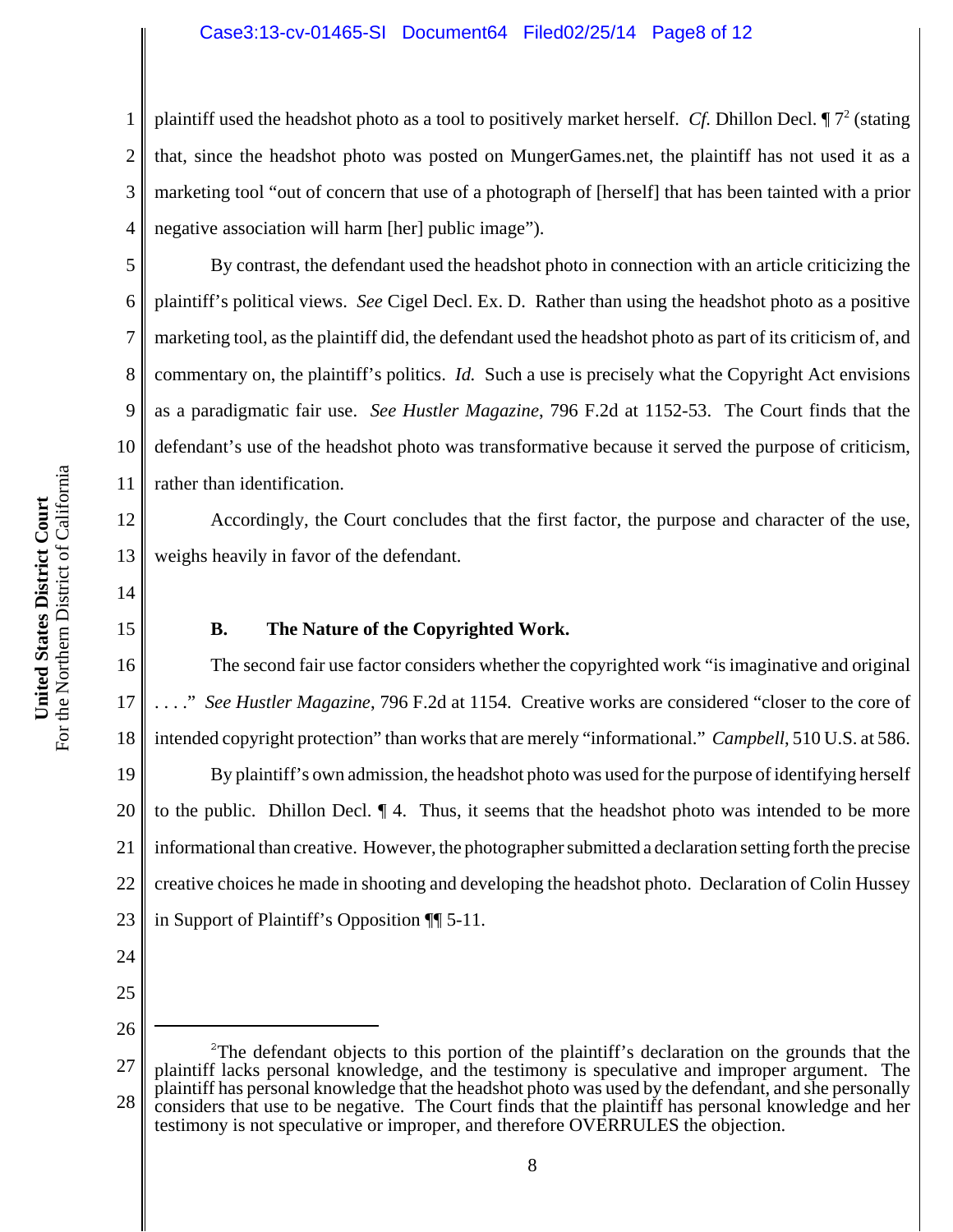At this stage of the litigation, the Court must view all evidence in the light most favorable to the plaintiff, and therefore concludes that the headshot photo is a creative work. Accordingly, the Court finds that the second factor, the nature of the copyrighted work, weighs in the plaintiff's favor.

**C. The Amount and Substantiality of the Portion Used.**

The third fair use factor considers how much of the original work was copied by the alleged infringer. "If the secondary user only copies as much as is necessary for his or her intended use, then this factor will not weigh against him or her." *Kelly*, 336 F.3d at 820-21.

9 10 11 12 Here, the defendant posted the entire headshot photo on MungerGames.net. However, the plaintiff agrees that it would not have been feasible in these circumstances for the defendant to have copied less than the entire photo. Therefore, the Court finds that this factor is neutral and does not weigh either for or against a finding of fair use. *See id.*

14

13

1

2

3

4

5

6

7

8

### **D. The Effect of the Use upon the Potential Market for or Value of the Work.**

15 16 17 18 19 20 21 22 23 The fourth and final fair use factor considers "the effect of the use upon the potential market for or value of the copyrighted work." 17 U.S.C. § 107(4). In evaluating this factor, courts consider "whether the infringing use: (1) tends to diminish or prejudice the potential sale of the work . . .; (2) tends to interfere with the marketability of the work; or (3) fulfills the demand for the original work." *Hustler Magazine*, 796 F.2d at 1155-56 (alteration, citations, and internal quotation marks omitted). "[A] use that has no demonstrable effect upon the potential market for, or the value of, the copyrighted work need not be prohibited in order to protect the author's incentive to create." *Sony Corp. of Am. v. Universal City Studios, Inc.*, 464 U.S. 417, 450 (1984). This final factor is considered "undoubtedly the single most important element of fair use." *Harper & Row*, 471 U.S. at 566.

24 25 26 27 28 The Court finds that the defendant's use of the protected work had no negative impact upon the potential market for, or value of, the headshot photo.In her complaint, the plaintiff alleges that \$250 is the reasonable licensing fee for the headshot photo. However, she fails to allege, either in her complaint or in her opposition to this motion, that she ever sought or received a licensing fee from anyone at any time in connection with the use of the headshot photo. Indeed, her declaration belies such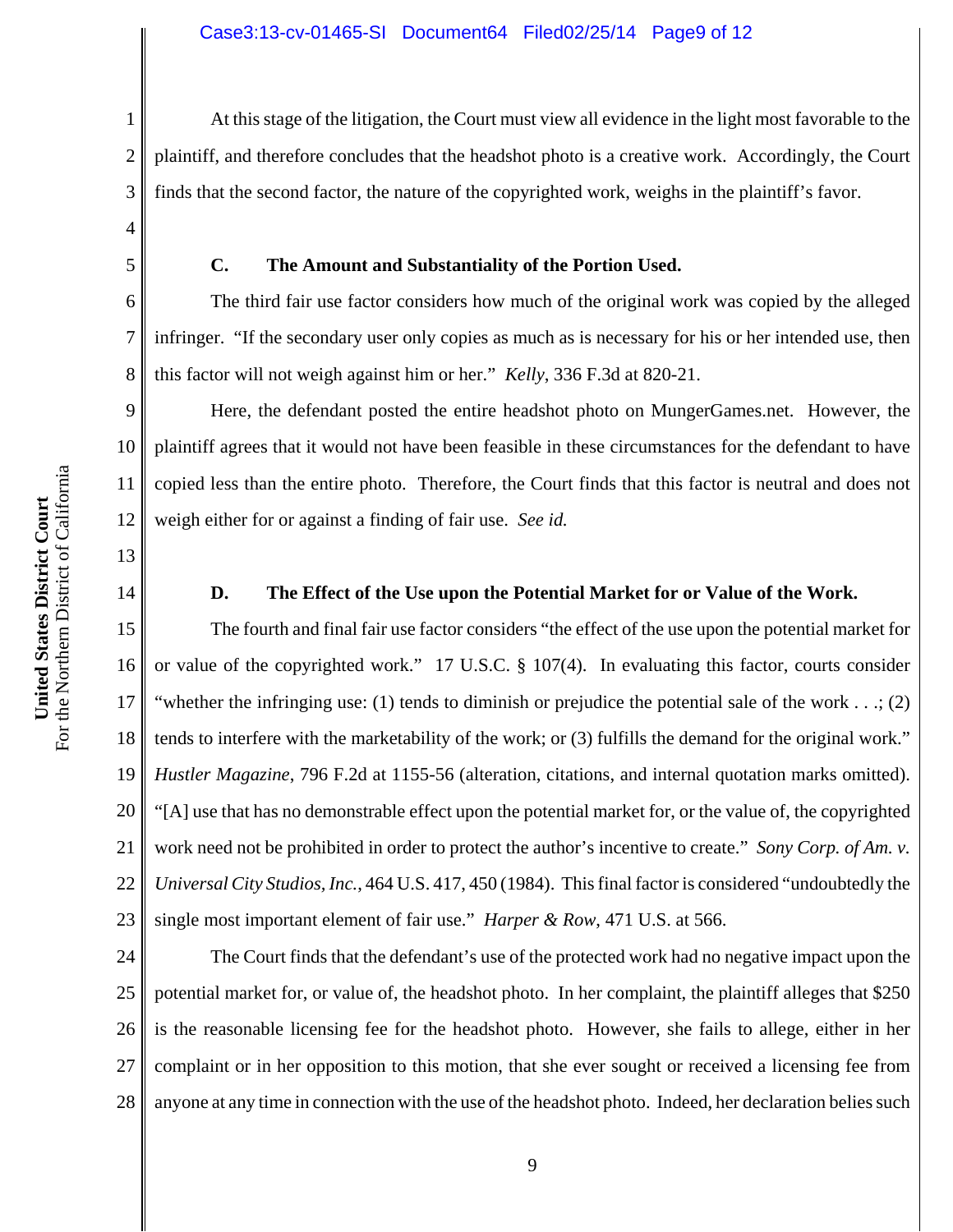4 6 a contention. *See* Dhillon Decl. ¶¶ 4-5 (stating that the plaintiff has granted authorization to individuals and entities to use the headshot photo in the past, but failing to state that she ever received any fee in return). The plaintiff fails to allege that she ever attempted to sell the headshot photo at any time in the past, or that she had any plans to attempt to do so in the future. In short, the plaintiff has failed to allege that any market ever existed for the sale or licensing of the headshot photo, or that such a market might have developed at any future time. Therefore, the Court finds that the defendant's use of the headshot photo had no impact upon any actual or potential market for the work.

8 9 10 11 12 13 14 15 16 The plaintiff argues that, since the headshot photo was posted on MungerGames.net, she has received no interest from anyone in using the headshot photo for any purpose. Dhillon Decl. ¶ 6. She further alleges that, because she fears the photo has been tainted with negative connotations, she has also stopped using the photo herself. *Id.* ¶ 7. The plaintiff's argument that the defendant's use of the headshot photo in connection with the article commenting on and criticizing her political views has altered the meaning or message of the original work is, in effect, a concession that the defendant's use was transformative under the first factor of the fair use analysis. The plaintiff's argument does not, however, establish that the defendant's use had any impact upon the economic market for the headshot photo, as required under the fourth factor of the fair use analysis.

17 18 19 Accordingly, because the evidence supports the conclusion that the defendant's use had no impact upon any actual or potential market for the headshot photo, the Court finds that the fourth factor weighs heavily in the defendant's favor.

20

1

2

3

5

7

21

# **E. Weighing the Factors.**

22 23 24 25 Viewing the evidence in the light most favorable to the plaintiff, the Court finds that the majority of the fair use factors, including the most important factor, weigh in favor of the defendant. Accordingly, the Court finds that the fair use defense applies as a matter of law, and GRANTS the defendant's motion for summary judgment.

26 //

- 27 //
- 28 //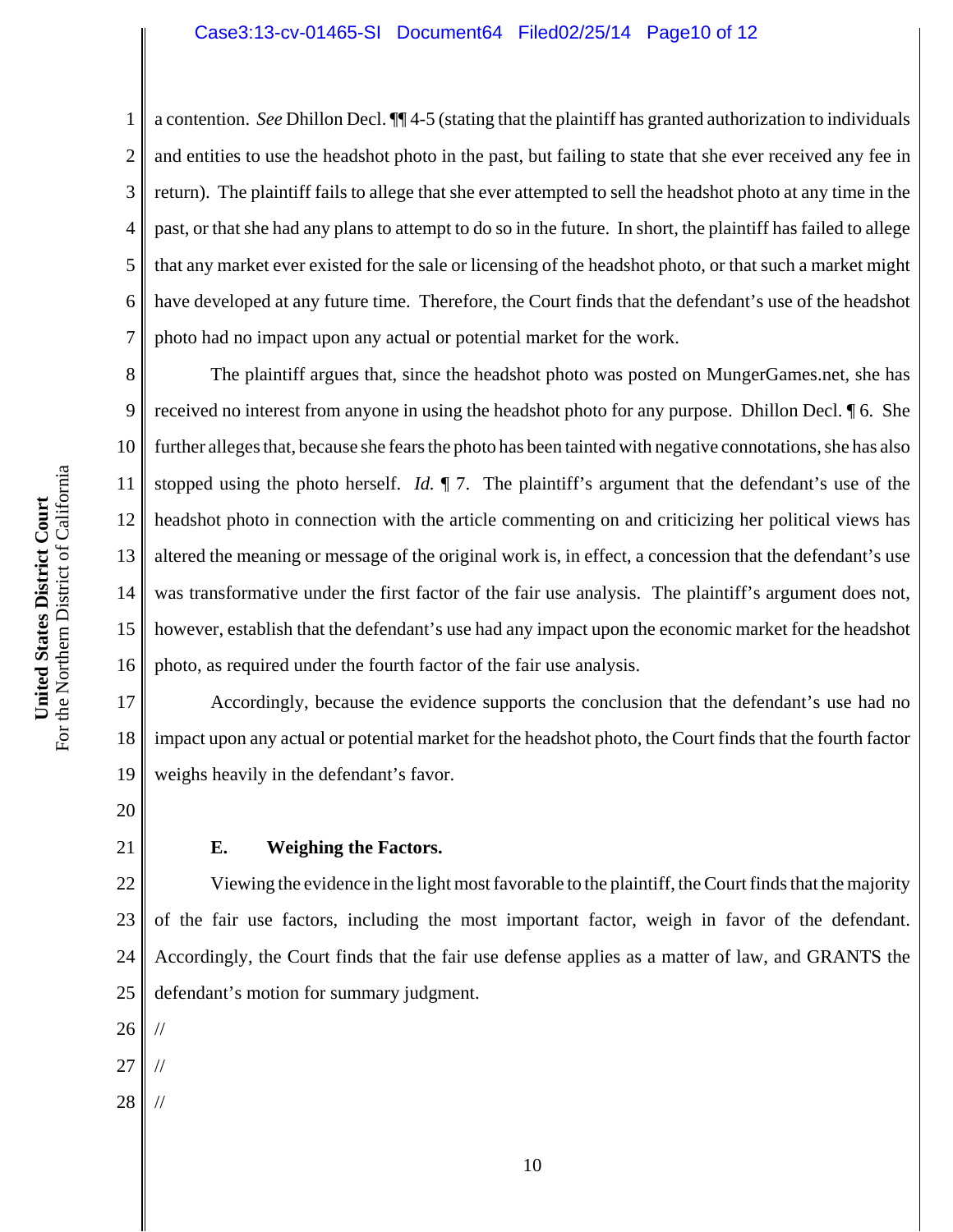# **3. Attorney's Fees and Costs.**

1

2 3 Finally, defendant asks the Court to award it recovery of attorney's fees and costs associated with defending this case.

4 5 6 7 8 9 10 11 12 13 14 15 16 17 18 19 Attorney's fees are not awarded in copyright cases as a matter of course. *Fogerty v. Fantasy, Inc.*, 510 U.S. 517, 532 (1994). Instead, "[p]revailing plaintiffs and prevailing defendants are to be treated alike, but attorney's fees are to be awarded to prevailing parties only as a matter of the court's discretion." *Id.* at 534. The most important factor for the Court to consider in deciding whether a fee award is appropriate "is whether an award will further the purposes of the [Copyright] Act." *SOFA Entm't, Inc. v. Dodger Prods., Inc.*, 709 F.3d 1273, 1280 (9th Cir. 2013). The primary purpose of the Copyright Act is to "encourage the production of original literary, artistic, and musical expression for the good of the public." *Id.* (quoting *Fogerty*, 510 U.S. at 524); *see also Feist Publ'ns, Inc. v. Rural Tel. Serv. Co.*, 499 U.S. 340, 349-50 (1991) ("The primary objective of copyright is not to reward the labor of authors, but '[t]o promote the Progress of Science and useful Arts.'" (alteration in original)); *Twentieth Century Music Corp. v. Aiken*, 422 U.S. 151, 156 (1975) ("But the ultimate aim is, by this incentive, to stimulate artistic creativity for the general public good."). The Court's discretion in this matter can be guided by "five non-exclusive factors: (1) the degree of success obtained; (2) frivolousness; (3) motivation; (4) the objective unreasonableness of the losing party's factual and legal arguments; and (5) the need, in particular circumstances, to advance considerations of compensation and deterrence." *Seltzer v. Green Day, Inc.*, 725 F.3d 1170, 1180-81 (9th Cir. 2013).

20 21 22 23 24 25 26 The Court cannot say that awarding attorney's fees and costs in this case furthers the purposes of the Copyright Act. Although the Court has found that the fair use defense applies and therefore the defendant has prevailed, "the mere fact that [the plaintiff] lost cannot establish [her] objective unreasonability." *Id.* at 1181. Indeed, the Court found that the defendant prevailed on only two of the four fair use factors, indicating that the plaintiff's position was not completely unreasonable. Under these circumstances, awarding attorney's fees would not "encourage the production of original literary, artistic, and musical expression for the good of the public."*See SOFA Entm't*, 709 F.3d at 1280.

27 28 Accordingly, the Court finds that this is not an appropriate case in which to award attorney's fees, and therefore DENIES the defendant's motion for attorney's fees and costs.